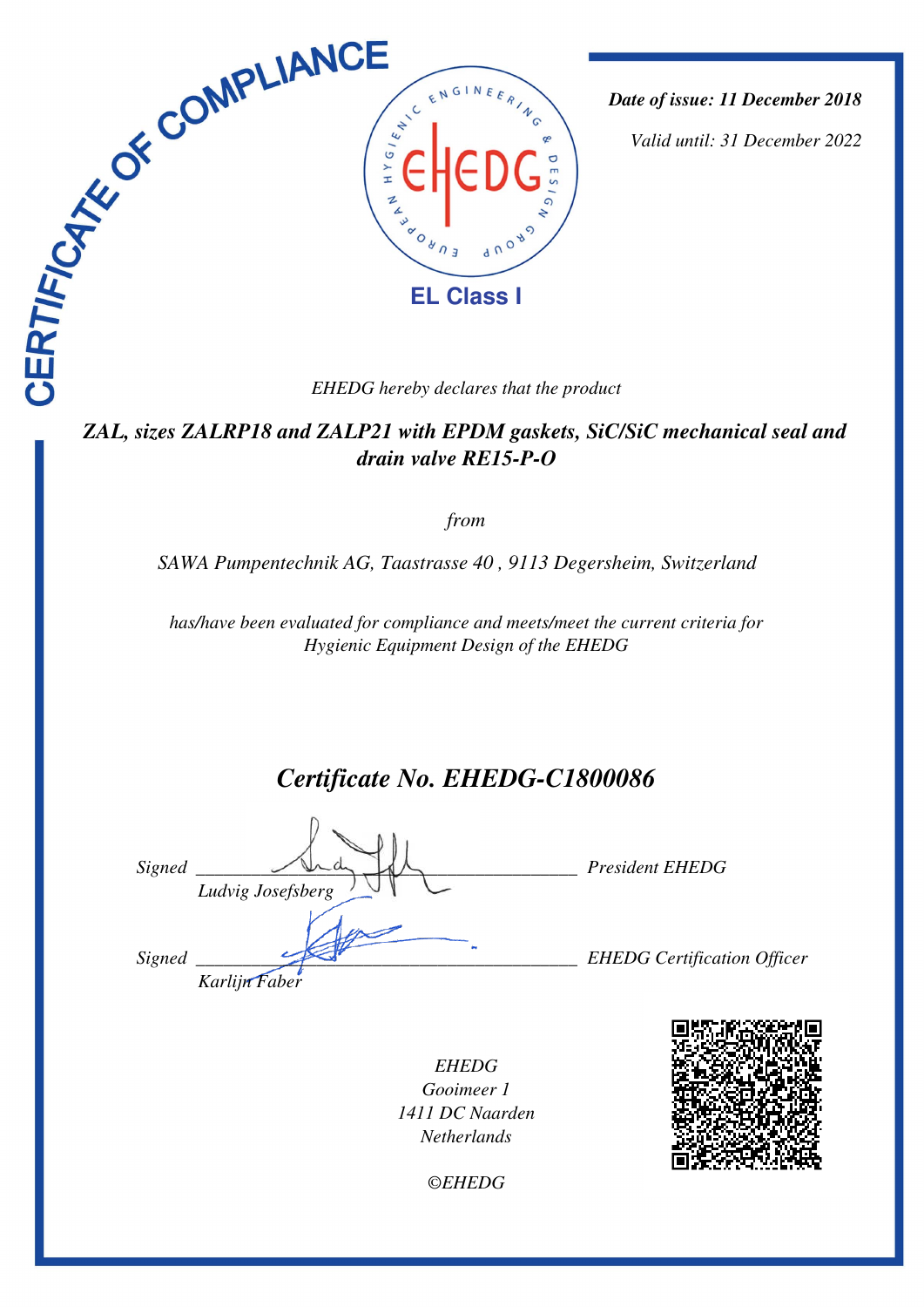## **Appendix 3**

# **EHEDG Certification – Equipment Evaluation Form**

Date: 16.10.2018 EHEDG File Number: EHEDG-C1800086 Certification Type: EL CLASS I

Applicant: SAWA Pumpentechnik AG

Equipment: centrifugal pump

Type or model No/s.: ZAL, sizes ZALRP18 and ZALP21 with EPDM gaskets, SiC/SiC mechanical seal and drain valve RE15-P-O

Other essential identification:

#### **Evaluated by:**

Name: Dr. Jürgen Hofmann

#### **Approved by:**

Name: Mark Morgan Title: AEO

| . <del>.</del> |                                    |                  |  |
|----------------|------------------------------------|------------------|--|
|                | Date, Signature: <i>Mark Morge</i> | December 7, 2018 |  |
|                |                                    |                  |  |

|     | Results of inspection for compliance with the EHEDG Hygienic Design Criteria.<br>Conclusion:                      |            |   |  |  |
|-----|-------------------------------------------------------------------------------------------------------------------|------------|---|--|--|
|     | The equipment complies with the criteria.<br>The use of the EHEDG Certification logo is justified:                | <b>YES</b> | П |  |  |
|     |                                                                                                                   | MAYRE M    |   |  |  |
|     |                                                                                                                   |            |   |  |  |
| I2. | Evidence for compliance provided and convincing for Certification.<br>Conclusion:                                 |            |   |  |  |
|     | The equipment complies with the criteria where possible.<br>The use of the EHEDG Certification logo is justified: | YES        | ☑ |  |  |

Signature: Hofmann

Date: 07.12.2018

*The original of this form will be kept by EHEDG together with the application, the inspection report, the evidence provided and any other relevant documentation, as listed on the back.*